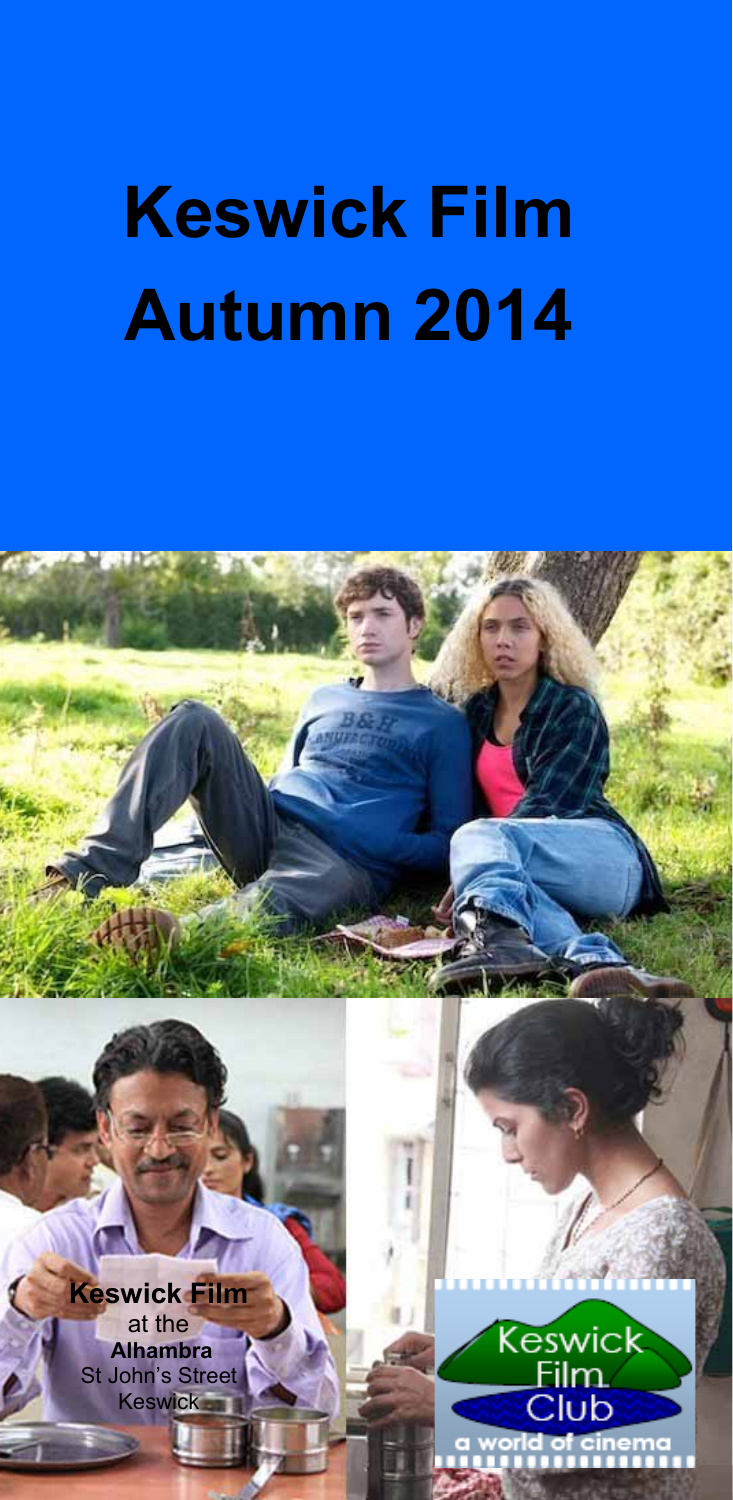

#### www.keswickfilmclub.org



Keswick Film Club began life in 1998 with the intention of bringing the best of World Cinema to Keswick. Since then it has won many awards from the British Federation of Film Societies (now 'Cinema for All') including Best Programme four times, and Best Website. In 2006 we were Film Society of the Year. Audiences are made up of the Club's 200+ members, and our very welcome visitors.

#### **LOCATION**

The Alhambra Cinema, St. John's Street, Keswick, North Lake District. Leave the Market Square at the south end (The Royal Oak) and keep going uphill for 200 metres.

#### **TIME**

KFC has two 'seasons', each with its own brochure, available in and around Keswick (e.g. T.I.C., Library, Booths) or posted to members. Most films are screened on Sundays at 5pm, but check in this brochure. September to December - the 'Autumn Season' . January to April - the 'Spring Season'.

**Email** us at info@keswickfilmclub.org Follow us on **Facebook** at www.facebook.com/keswickfilmclub Or on **Twitter** at www.twitter.com/keswickfilm

### **Autumn Programme 2014**

#### **The Alhambra Cinema, Keswick**

#### **TICKETS**

You do not need to be a member to see the films, but it will save you money if you attend more than 7 films, including all Film Festival films, over the course of the two seasons in the year.

*Tickets:* £4.50 for non members; £3.50 for members; £2.50 for students, under 16s and benefit claimants.

*Membership:* £7 per year. Reduction of £1 on all Club and Film Festival screenings, £1 off Alhambra's own screenings on Wednesday (or Sunday in the summer).

Join at The Alhambra Cinema or the Chair's flat - top flat, 36 Station Street, Keswick, or at any club screening. Membership form available from our website.

*Season Pass:* £38 (Autumn season 2014)

Membership also entitles attendance of Caldbeck Area Film Society at members' rates and vice versa.

#### **Non-members are very welcome**.

#### **COMMITTEE**

Chair: Vaughan Ames (017687 80969), info@keswickfilmclub.org Vice Chair: David Miller Secretary: Ian Payne Treasurer: Astrid Perrett Membership Secretary: Elspeth Payne Committee Members: Stephen Brown, Angela Jackson, Anita Leaker, Ann Martin (Festival Co-ordinator), Alan Naylor, Charlotte Peters, Stephen Pye, Tom Rennie, Lorraine Shipman, Simon Shipman.

*Keswick Film Club is a voluntarily-run, not-for-profit organisation Registered Charity No. 1083395*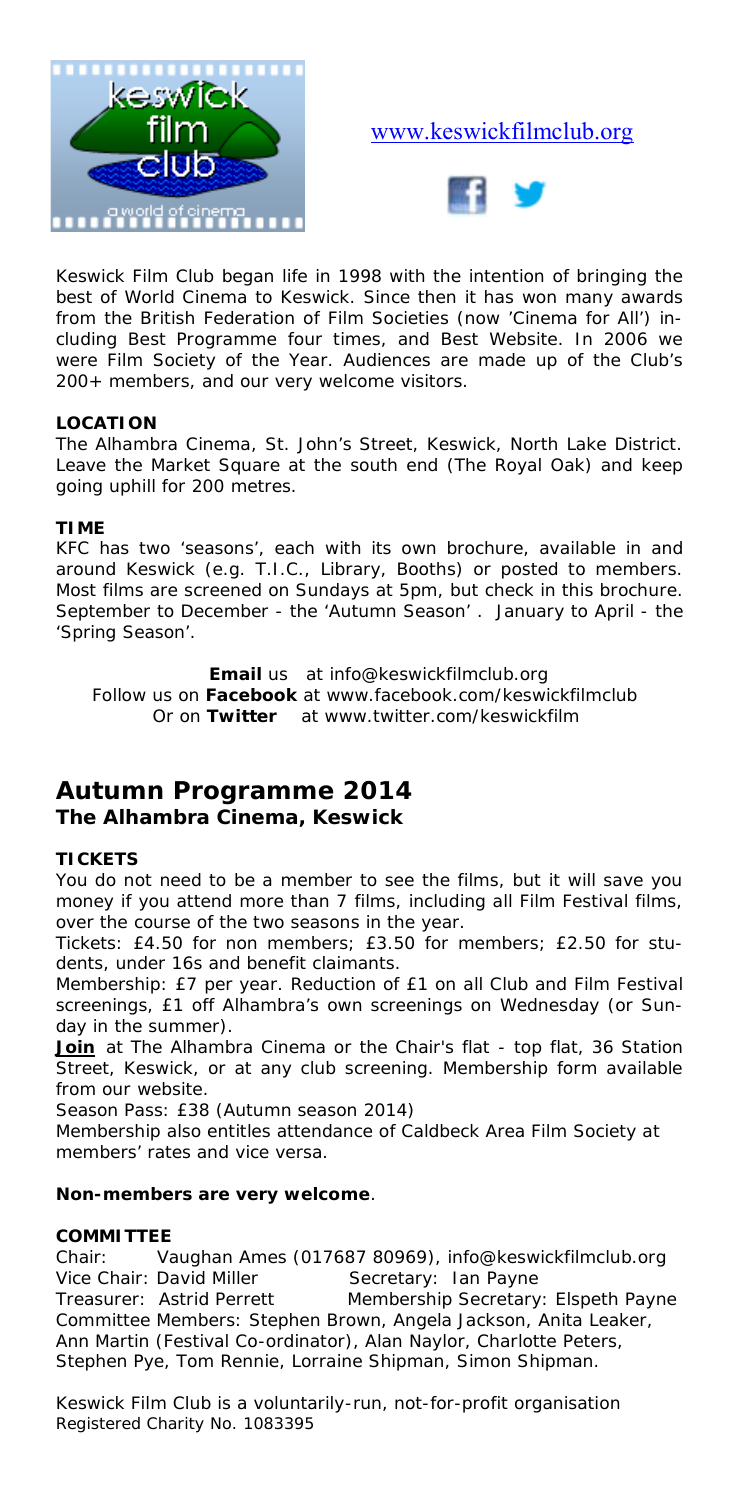#### *Sunday 14th September at 5pm*  **THE PAST (Le passé)**

*Director: Asghar Farhadi. France 2013 (12A) 130 mins. In French and Persian with English subtitles.*



There are two Keswick 'traditions' we didn't want to break; to start the season with a French film and to show all Asghar Farhadi movies. Imagine our pleasure, then, when we found that Farhadi had moved to France for his latest film.

In *'About Elly'*, Farhadi showed what a great storyteller he is, with the disappearance of Elly leaving us guessing whether she had drowned or simply gone home. *'A Separation'* brought him an Oscar for his deeply involving way of showing the trials and tribulations of a couple split over moving countries to help their daughter to improve her life, or staying to care for an old parent in need.

*'The Past'* continues his study of fractured lives (could there be a trilogy being made here?). Ahmad (Ali Mosaffa) is called to France to finalise his divorce from Marie (Berenice Bejo from *'The Artist'*). On arrival he is soon involved with Marie's problems in her new life - sharing a house with her new lover Samir (Tahir Rahim from *'A Prophet'*) and their three children from previous marriages. The already existing tensions are exacerbated by Ahmad's presence and we are pulled in to their complex relationships and problems; is there something more going on than meets the eye?

Farhadi's script deliberately keeps us guessing about these relationships and *'exerts a tight emotional grip throughout, ratcheting up the tension before delivering a series of heartwrenching twists and revelations'* - Matthew Turner, View London

The actors, too, all get universal praise, with Berenice Bejo singled out for many awards, including the Cannes Best Actress award for her central role here as Marie. A world star in the making since her nomination for most promising actress in 2001, she appears to be firmly there now.

Let's hope our pleasure at finding the French connection here to start the season is matched by yours, seeing this film that had Asghar Farhadi in the running for the Palme D'Or at Cannes.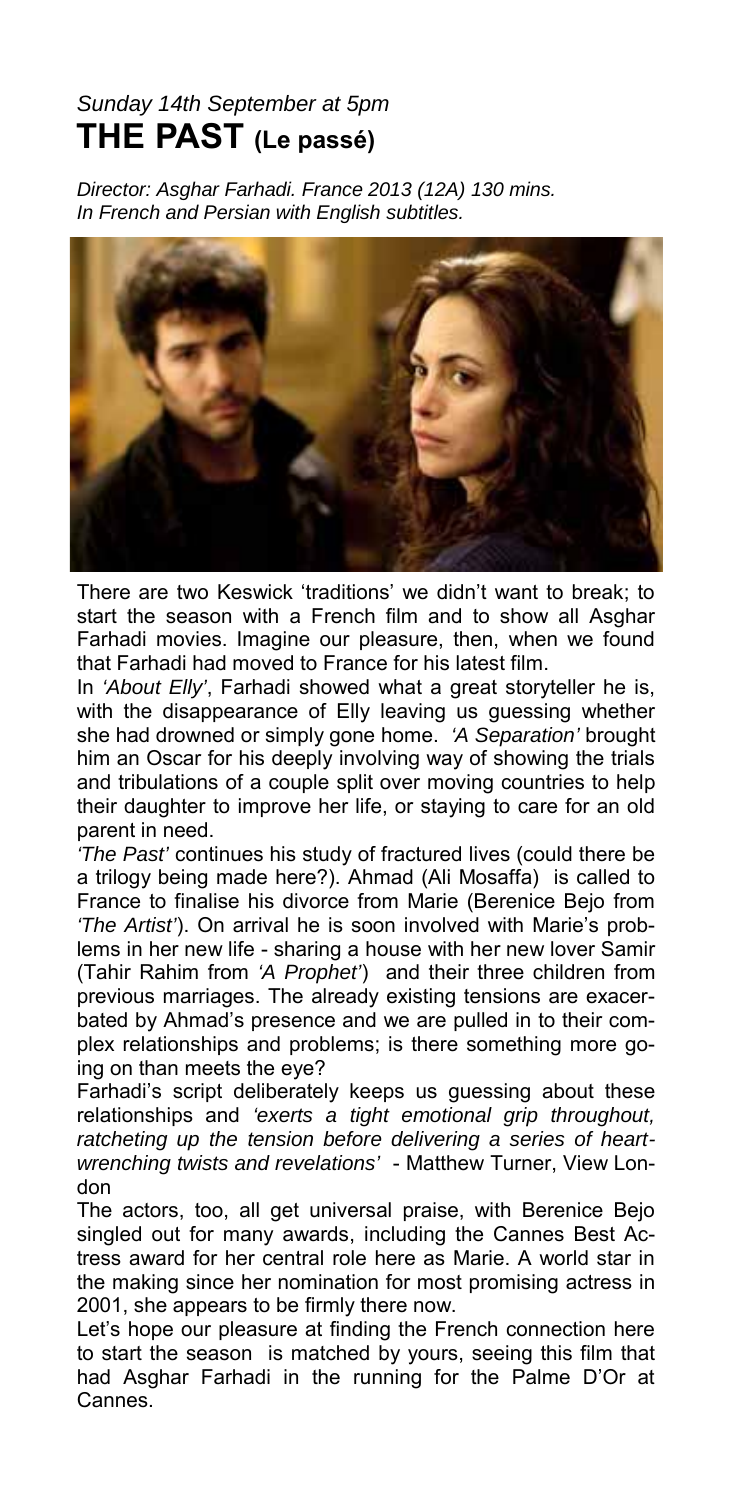#### *Sunday 21st September at 5pm*  **OMAR**

*Director: Hany Abu-Assad. Palestine 2013 (15) 96 mins. In Arabic and Hebrew with English subtitles.* 



Set around the wall between Palestine and Israel, the wall is used to show both the political divide and the gap between two lovers. Omar is willing to climb the wall at night, dodging the Israeli sentries to carry love letters to his girlfriend, but is he also involved in political sabotage as well? And Omar has bigger problems than worrying about what we think he might be doing; the Israelis are also on his trail…

This is the second film that director Hany Abu-Assad has had nominated for best Foreign film at the Oscars. In the first - *'Paradise Now'* (2005) - his protagonists are would-be suicide bombers who are shown as ordinary people in their daily lives. Here too, we see Omar more as a lover than a terrorist. Abu-Assad is as interested in what makes people tick as he is in the horrors of the Middle East conflict; Omar's divided loyalties force us to examine what he is going through as a central tenet of this political thriller.

*'This gripping Palestinian thriller evokes '*The Battle of Algiers' *(1966) in its depiction of not only the psychological pressures faced by people under occupation, but the murky moral consequences of retaliating against one's oppressors'* - Dave Kehr, Chicago Reader.

*'How do you keep faith in romance when everything in life is falling apart? Abu-Assad's greatest achievement is to give casualties to the heart the same weight as more physical blows. It* 

*makes the blood flowing through this political drama a deeper shade of red'* - Sophie Monks Kaufman, Little White Lies.

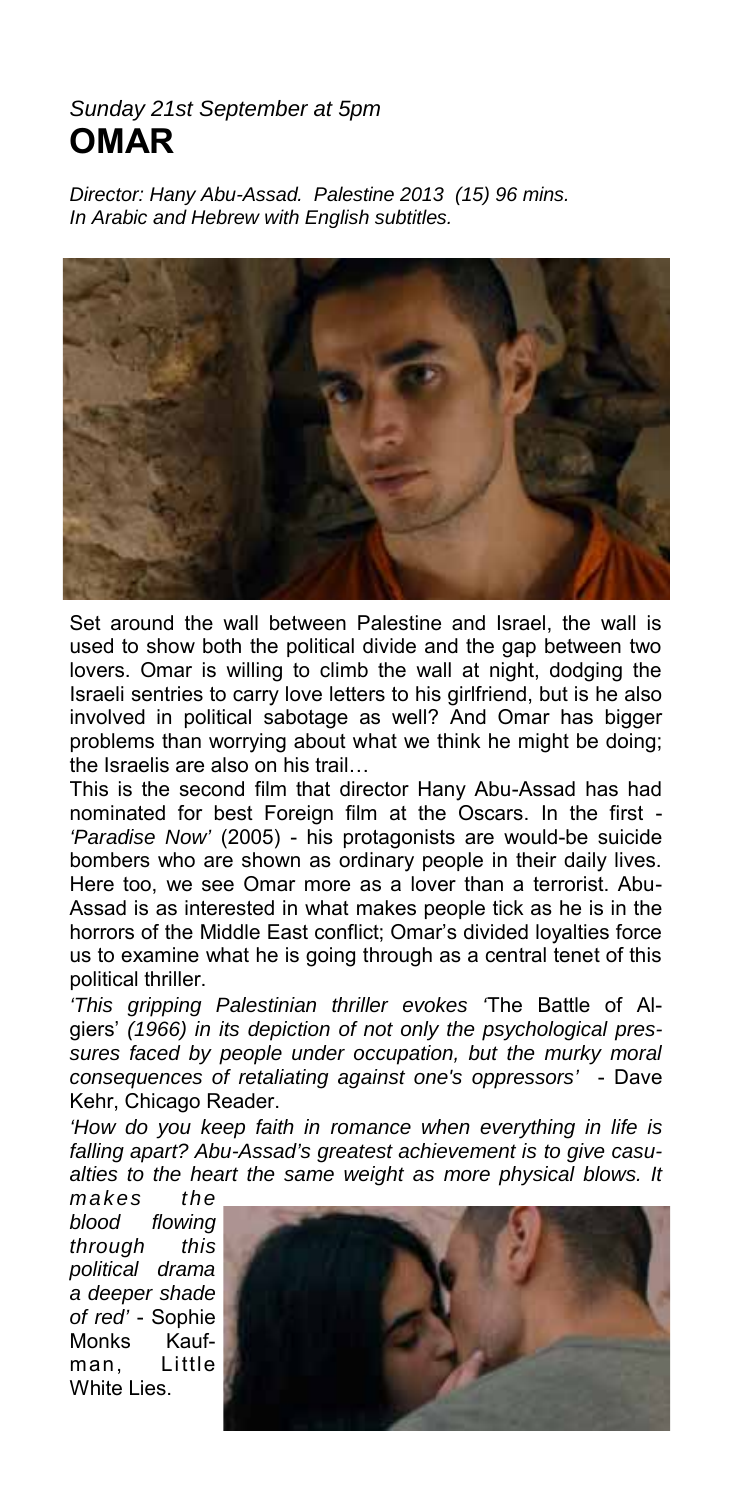### *Sunday 28th September at 5pm*  **THE LUNCHBOX (Dabba)**

*Director: Ritesh Batra. India 2013 (PG) 104 mins. In Hindi and English with English subtitles.*



Mumbai, today. Lunch delivery has been raised to an art form, with armies of '*dabbawallahs'* organising the deliveries from home to office with machine-like precision...but what if they get it wrong? Writer/director Ritesh Batra has produced this bittersweet look at life in a city, where the everyday trials of commuting mix with the magic of an unplanned liaison based on one such mix up.

Ila is trying to rekindle her husband's love by cooking him an extra special lunchbox, but it ends up on Saajan's desk. They begin to swap chapatti-wrapped notes and a virtual friendship grows; in this Facebook world, will a simple Lunchbox bring them together?

This is an Indian romantic comedy, but it is not Hollywood (or Bollywood); as David Jenkins bluntly points out in Little White Lies - *'one will produce a delectable dish which leaves your tastebuds positively humming, while the other will deliver a noxious slurry...More than a tale of random hearts connecting through fast food delivery, this is a heartbreaking movie about things that won't and don't and can't go wrong, going seriously* 

*wrong'.* Jenkins is impressed too by Irrfan Khan ('*Life of Pi'*), who plays Saajan - *'(he) proves here that he may be one of the greatest living actors in the world right now'*. Praise indeed.

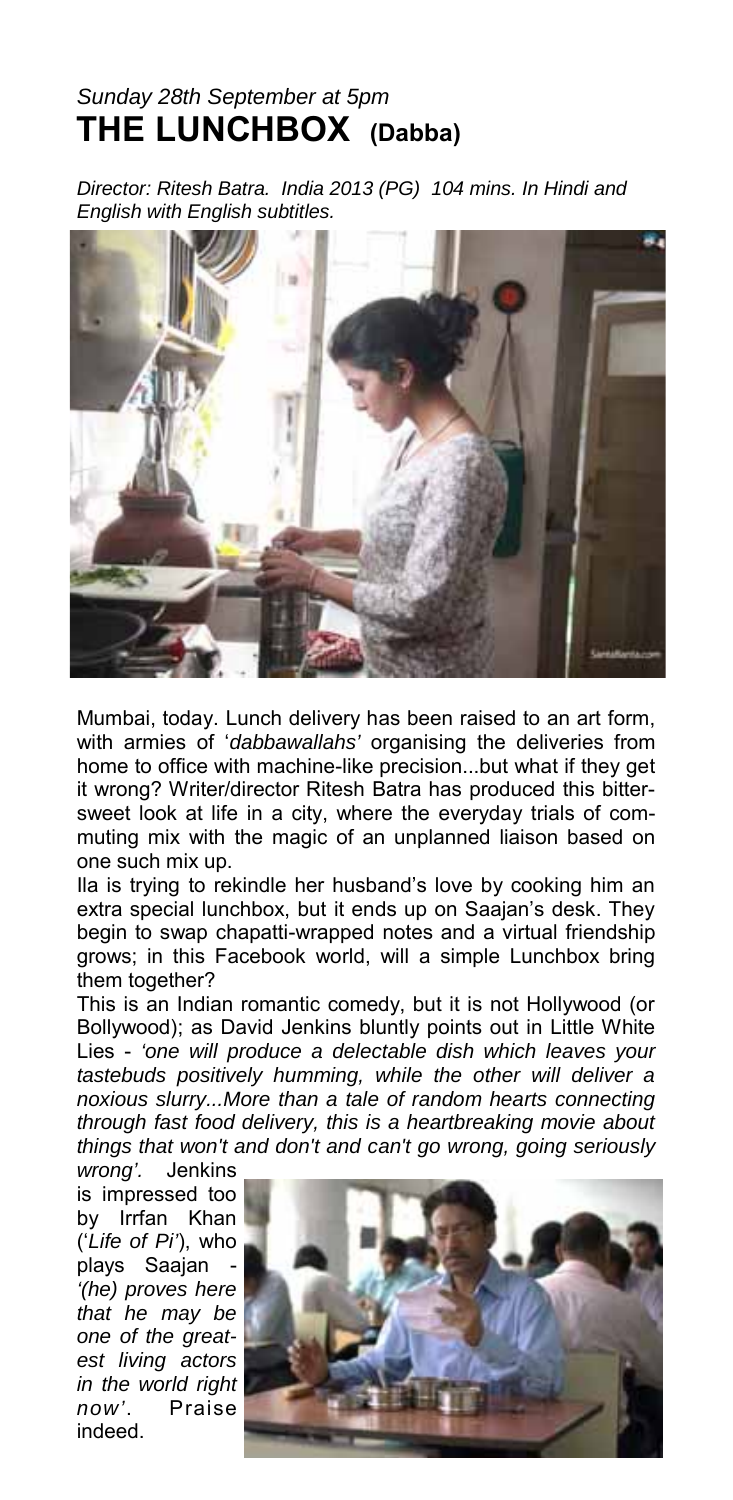### *Sunday 5th October at 5pm*  **THREE HOURS (Drei Stunden)**

*Director: Boris Kunz. Germany 2012 (NC) 100 mins. In German and English with English subtitles.*



One of our guiding principles when choosing films is to try to bring you films from all round the world, so it came as a bit of a shock when we realised how few German films we show- the last one was 3 years ago (*'Pina*'). With the help (and prodding…) of a new member - who read and translated the German reviews - we have found *'Three Hours';* it was not scheduled to be released in the UK so we couldn't find English reviews.

We also break with another 'tradition'; it is a 'Rom-com'! Perhaps understandably given their often mainstream if not blockbuster nature, these are seldom given much time in our programmes. With *'Three Hours'* we bring you young German director Boris Kunz's off-the-wall debut feature film which pays no heed to the traditional genre plot patterns of 'finding, separating, longing'.

Set in a sunny Munich, *'Three Hours'* instead '*portrays a generation in a gorgeous manner*' – kino.de - with the fresh love story of two old friends, an ecology activist, Isabel (highly-rated Claudia Eisinger) and poet Martin, both in their thirties.

In an oft-called-upon rom-com scenario, as Isabel is about to embark on a three year mission against genetic modification in Africa, Martin confesses his love for his old friend at the departure desk. It is at this point, however, where the clichés end as Kunz delivers a comedy which, as well as capturing the ethos of contemporary life and love in Germany in a very realistic manner, also offers us fairy tale scenes such as the main characters having a casual beer with God (you are going to have to see it to understand!).

Hopefully this begins to fill the German gap in our repertoire of films. Do let us know if you have spotted other under-represented countries.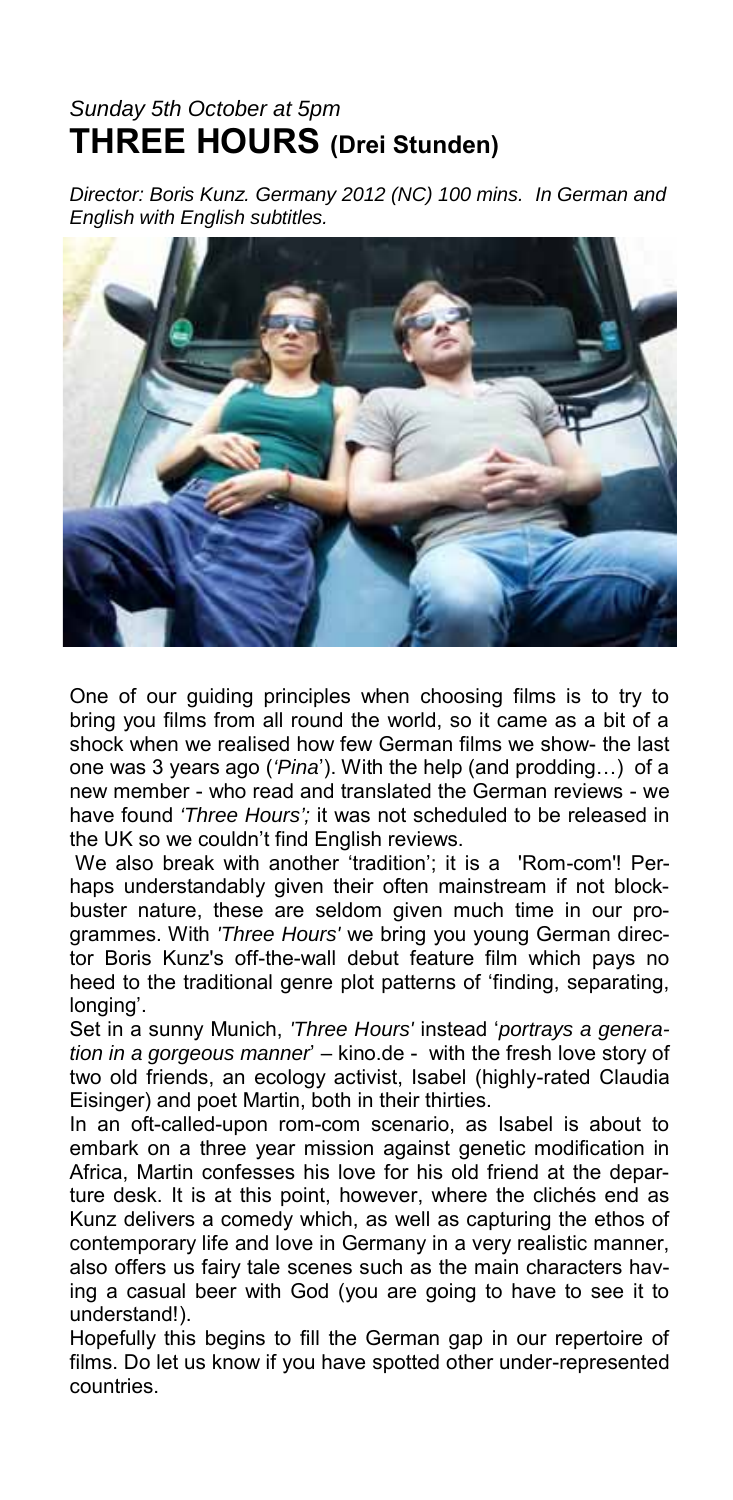#### *Sunday 12th October at 2pm*

*\*\*New UK Directors Day. Both Directors will be present\*\** 

Continuing Keswick Film Club's support for new British talent, we have two very different films which we hope will show the range of films being produced today.

### **NEXT GOAL WINS**

*Directors: Mike Brett, Steve Jamison. UK 2014 (15) 97mins.* 



With the world cup over, we thought it was appropriate to bring you this documentary; even football hating Mark Kermode loved it- '*Having infamously lost 31-0 to Australia, the "world's worst football team" American Samoa attempt to regain a sense of national pride by enlisting a* 

*coach and a couple of related off-islanders to help them rise from the bottom of the league during the World Cup qualifiers. Whether or not you give two hoots about "the beautiful game" (and I don't), this charming and uplifting documentary will have you cheering for the underdogs and wishing that all footballers were this humble, determined and just plain decent. The star is transgender player Jaiyah Saelua, who tackles hard and comes up smiling, winning the respect of gruff coach Thomas Rongen, a tough nut with personal tragedy in his past who is reduced to tears by the efforts of his team. You'll be the same; watching this was the first time I have ever punched the air because a football sailed into the back of a net. And very probably the last.'* **Mike Brett & Steve Jamison should be available for a Q&A after the film.** 

*Sunday 12th October at 5pm* 

### **HERE AND NOW**

*Director: Lisle Turner. UK 2014 (12A) 82 mins.*  Lisle Turner's first film is a gentle town-girl-meets-country-boy



drama set in the Wye Valley*.* He uses this background to simply observe their meeting.

From Peter Bradshaw's review in the Guardian - '*17-year-old Grace, a stroppy urban teen is forced by her parents to go with them on a supposedly restorative holiday. Grace is furious at being dragged away from her friends to* 

*somewhere she will get no mobile reception, and she senses, correctly, that the trip is designed to help her parents' relationship with each other, but not with her. But then in this alien world of concreteless unsignposted lanes she meets Say a young guy with emotional issues not far from her own, and something flowers between them'.* **Both Lisle Turner and one of the stars, will be available for a Q&A after the film.**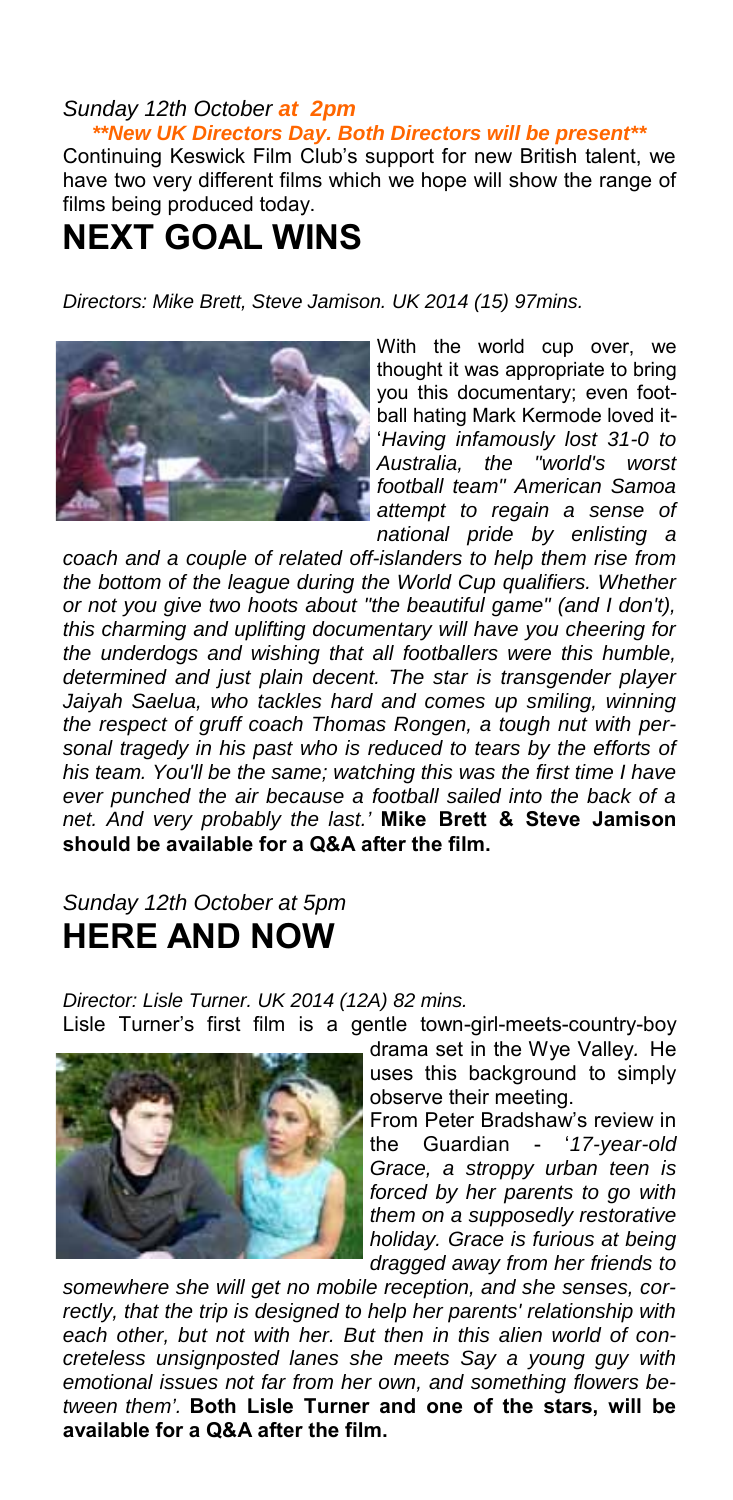#### *Sunday 19th October at 5pm*  **ILO ILO**

*Director: Anthony Chen. Singapore 2013 (12A) 99 mins. In Mandarin and English with English subtitles* 



Nine-year-old Jiale is living with his parents Teck and Hwee Leng in Singapore in the 1990s economic crash. Hwee Leng is pregnant and Filipino Teresa is hired as a nanny-cum-all-round-dogsbody. The family is full of secrets and their already dysfunctional life is further disturbed by the growing bond between Jiale and Teresa.

Director Anthony Chen has won awards before this film for his shorts including Cannes and Berlin Film Festivals, but this is his first attempt at a feature film. Chen, who was trained at Britain's National Film and Television school, is now winning awards (Best first feature film at Cannes) and praise around the globe for this too:-

*'*Ilo Ilo *is a story told with enormous sympathy and flair, and an almost novelistic skill in getting inside the principals' heads. Chen is a real film-maker to watch' -* Peter Bradshaw, Guardian.

'*Shot with extraordinary intimacy and naturalism, and boasting superbly unaffected performances from the core cast'* - Mark Kermode, Observer

The story (based on Chen's own life) revolves mainly around the badly behaved Jiale

and his relationship with Teresa the impoverished nanny, against the background of the problems imposed on all families in Singapore by the economic crash. As Charlotte O'Sullivan says in the Evening Standard -



'*It's tough to go down in the world. This superb drama from Singapore asks what happens when you're already at the bottom?'*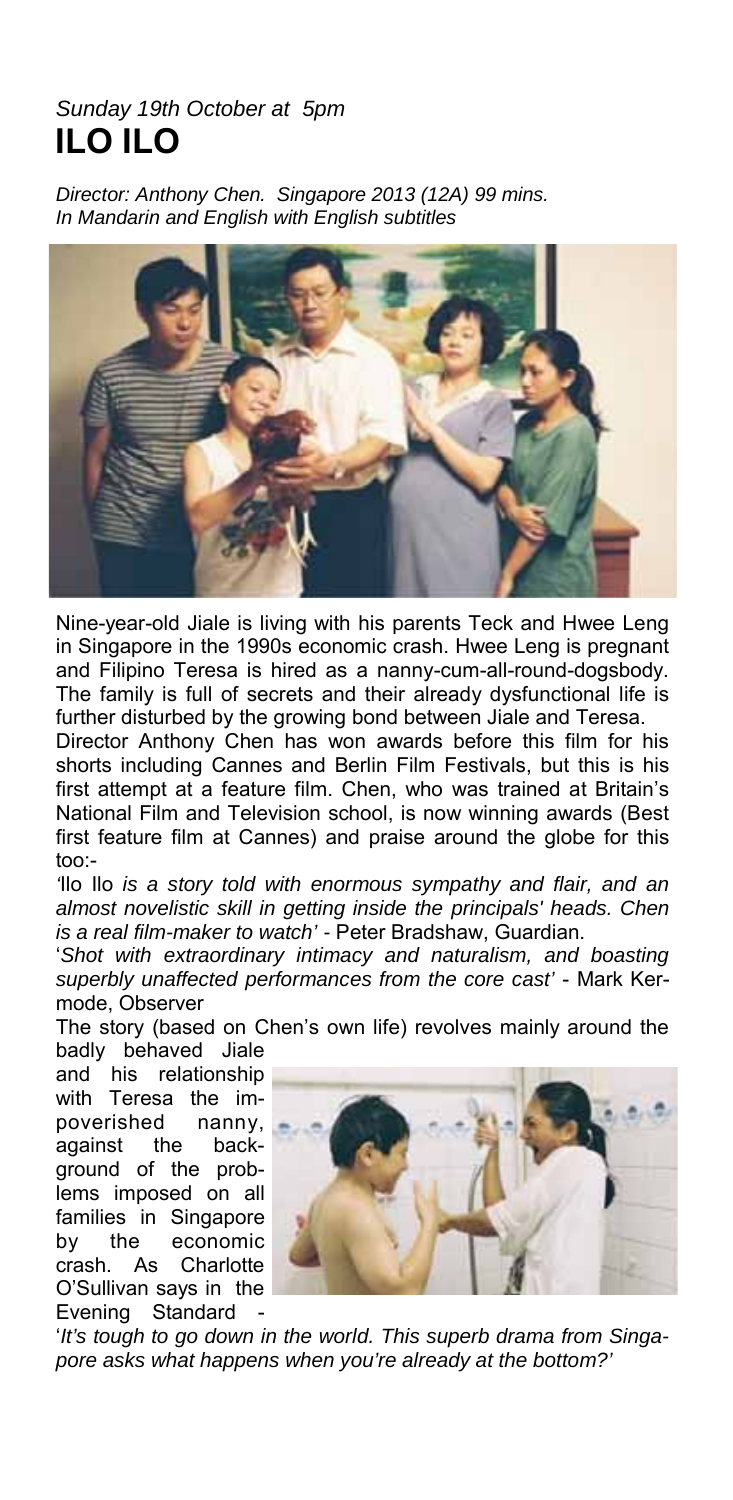### *Sunday 26th October at 5pm*  **UNDER THE SKIN**

*Director: Jonathan Glazer. UK 2013 (15) 108 mins.* 

Films that are released in spring tend to be missed by us as they don't fit our seasons; 2014 saw two films come out that we felt we should squeeze in and *'Under the Skin'* is the first of these. Director Jonathan Glazer has spent 10 years and 3 writers developing it from the Michael Faber 2000 novel of the same name. His previous work includes the crime drama *'Sexy Beast'* and the mystery *'Birth'*, both rife with stars. He also directed several adverts including the iconic and beautiful Guinness horses-from-the-waves and the Sony exploding-paint, so he is a man who doesn't fit into a particular genre, but likes to do a great job of anything he touches. *'Under the Skin'* continues this trend; difficult to define, with no two critics seeming to agree about its genre even. On the surface it is about an unnamed woman (Scarlett Johansson) travelling the streets of Glasgow, but she appears to be hunting someone specific as she rejects many of those she finds. Is it an example of 'realist' cinema? This strand is emphasized by using not only nonprofessional actors, but some unprepared passers-by; Johansson actually picked up random people and hidden cameras were used to film their conversations. (So, it could even be a documentary on how ordinary people deal with meeting a celebrity!)

But is she just a stranger as she seems? Is this really a SciFi movie based on an alien from elsewhere? Her posh English accent certainly makes sure the locals in Glasgow know she is not one of them. Or maybe it could even be a horror movie, mainly left off-camera, but…

The film is beautiful, using both the Scottish scenery and CGI to best effect, with a score used to enhance the otherworldly feel.

*'This frightening, unearthly film is the most striking achievement yet by (this) director. '*Under the Skin' *is not only genuinely experimental but feels authentically alien—almost something that a documentarist from another world might have shot here on a field mission'* - Jonathan Romney, Film Comment

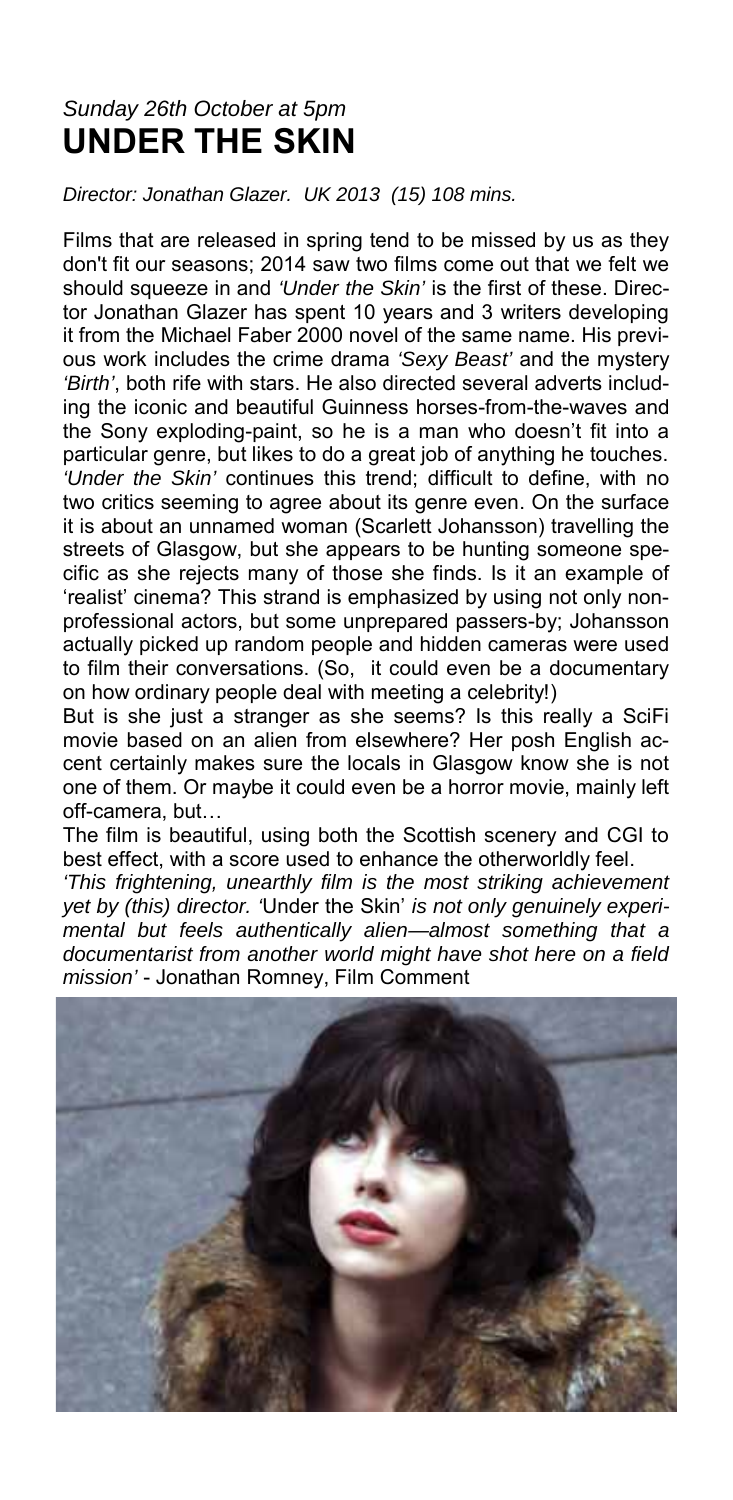#### *Sunday 2nd November at 5pm*  **THE KEEPER OF LOST CAUSES (Kvinden i buret)**

*Director:* Mikkel Nørgaard. *Denmark 2013 (15) 97 mins. In Danish and Swedish with English subtitles.* 



The Danes have found their way to the top of the tree when it comes to making crime dramas in the last few years. *'The Keeper of Lost Causes'* is their latest in this genre, with the nowexpected top notch inter-related caste and crew. The story (taken from a novel by Jussi Adler-Olsen) was written for the screen by Nikolaj Arcel, who wrote the screenplay for *'The Girl with the Dragon Tattoo'* and *'A Royal Affair'* , whilst the director Mikkel Nørgaard comes from episodes of '*Borgen'.* You will recognize many of the actors too - the star, Nikolaj Lie Kaas, was in *'The Killing'*.

We join the plot when Inspector Carl Morck returns to work after being shot, for which he has been partially blamed. As punishment, he is banished to the basement to document back cases. Here he is teamed up with Assad and it isn't long before they cannot resist picking up such a case and running with it.

The one they pick is five years old, involving a successful politician who has supposedly committed suicide by jumping off a ferry, but no body was ever found…

The twist the film has to the normal police procedural is that we, the audience, are soon shown what happened; we then follow the police, in an interlocking series of flashbacks, watching the police investigation. The film is more of a 'will-the-police-work-itout?' rather than a 'who-dunnit?'… Will they, or wont they..?

You will have to c o m e along to find out!

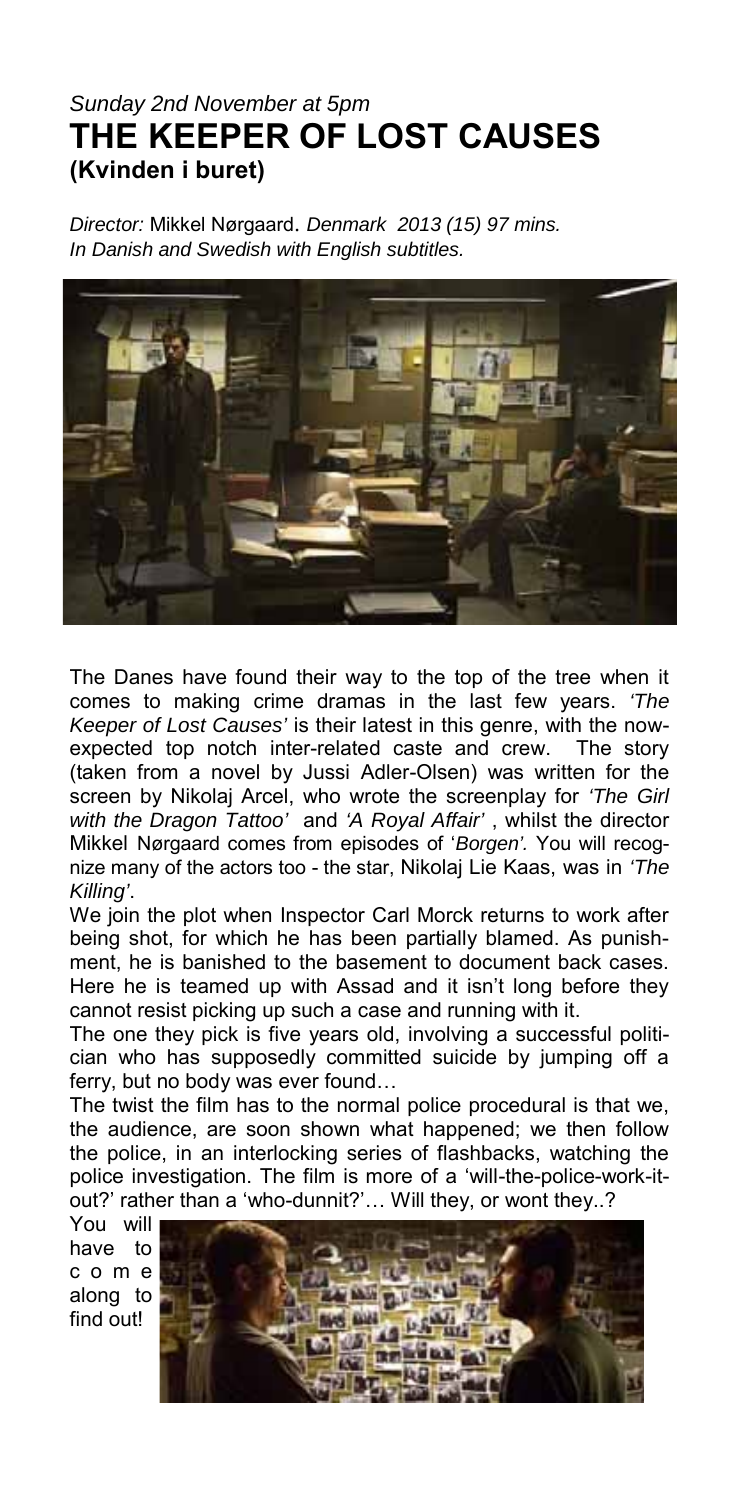#### *Sunday 9th November at 5pm 3D NIGHT OUT AT RHEGED WITH OPTIONAL MEAL*  **BEYOND THE EDGE IN 3D at Rheged**

*Director: Leanne Pooley. New Zealand 2013 (PG) 90 mins.* 



We wanted to find a special film to make the most of our 'night out at Rheged' and surely this one has to meet that requirement? There can be no more inspiring place on Earth than the top of Everest; to see it on the huge screen AND in 3D will be the icing on the cake…

The film is a drama/documentary about the first successful bid to climb Everest in 1953, with reconstructions of the climb and fantastic photography of the mountains, all of which is complemented by real interviews from the time.

When Edmund Hillary and Tenzing Norgay reached the summit, the world was stunned; the result was sent back to England in time to deliberately enhance the crowning of Elizabeth as Queen. What we may not be as aware of is how important New Zealand saw Hillary's achievement. He became an instant hero and remained so all of his life. Director Leanne Pooley is from



New Zealand and has tried, with this film, to tell us his story. As Dominic Cory says in New Zealand's Flicks.co.nz *''Undoubtedly the most technically impressive film (not featuring Hobbits or Na'vi) ever mounted in this country, '*Beyond The Edge' *is also an emotionally enthralling experience that celebrates one of our nation's greatest achievements with candour and respect'.*

It goes down pretty well over here too - *'This is genuinely inspirational stuff, and then some'* - Andrew Lowry, Total Film. Join us for a meal afterwards too? Contact Rheged to book.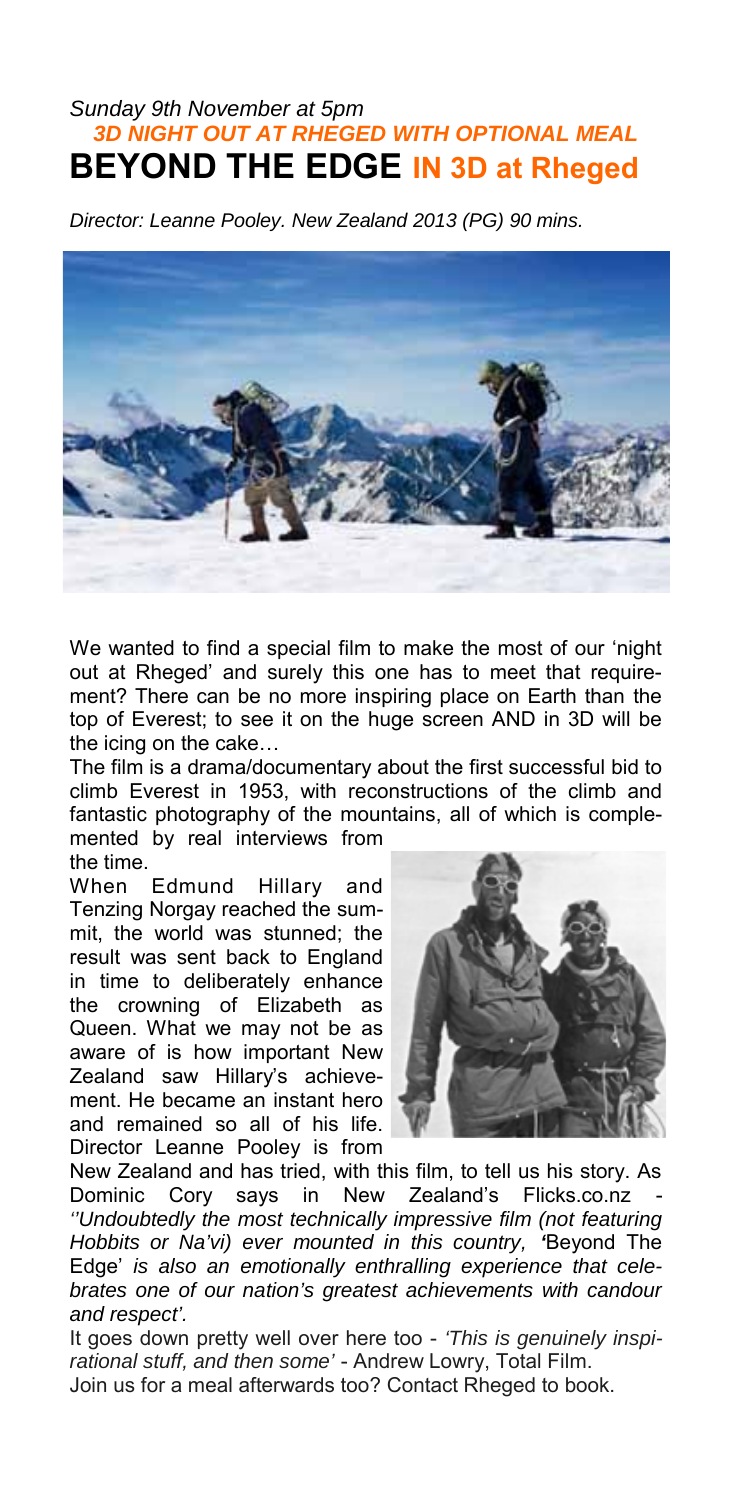### *Sunday 16th November at 5pm*  **PLUTO (Myungwangsung)**

*Director: Su-won Shin. S Korea 2012(15) 114 mins. In Korean with English subtitles.* 



This school-based *'clever, compelling Korean thriller'* - Alan Hunter, Express *-* continues South Korea's rising prestige in world cinema. There is huge pressure on children to excel at school in the widening class society. *'Pluto'* charts just how far June, one of the few nonwealthy boys at this boarding school, is forced to go to improve his grades to gain entry to the elite universities, and how he is used by the other boys in his school. 'Pluto *offers a strong story and a well written script that builds a strong thriller with a few surprises and twists tucked up its sleeves'* - Filmstalker

### *Sunday 23rd November at 5pm*  **OF HORSES AND MEN (Hross I Oss)**

*Director: Benedikt Erlingsson. Iceland 2013 (PG) 81 mins. In Icelandic with English subtitles.* 

*'A story of feuding neighbours with the emphasis on the neigh,* 'Of Horses and Men' *is a filly's-eye view of human folly from Icelandic writer/director Benedikt Erlingsson that's both hysterically funny and oddly moving'* - Emma Simmonds, Little White Lies. A huge success at festivals round the world, this comedy drama takes us into a small community of horse breeders in a vast valley where all human life revolves around their horses and where the horses are happier than the humans. *'Hugely enjoyable tale set in the wilds of Iceland, as romance between humans is kindled by a bond with horses'* - Peter Bradshaw, Guardian

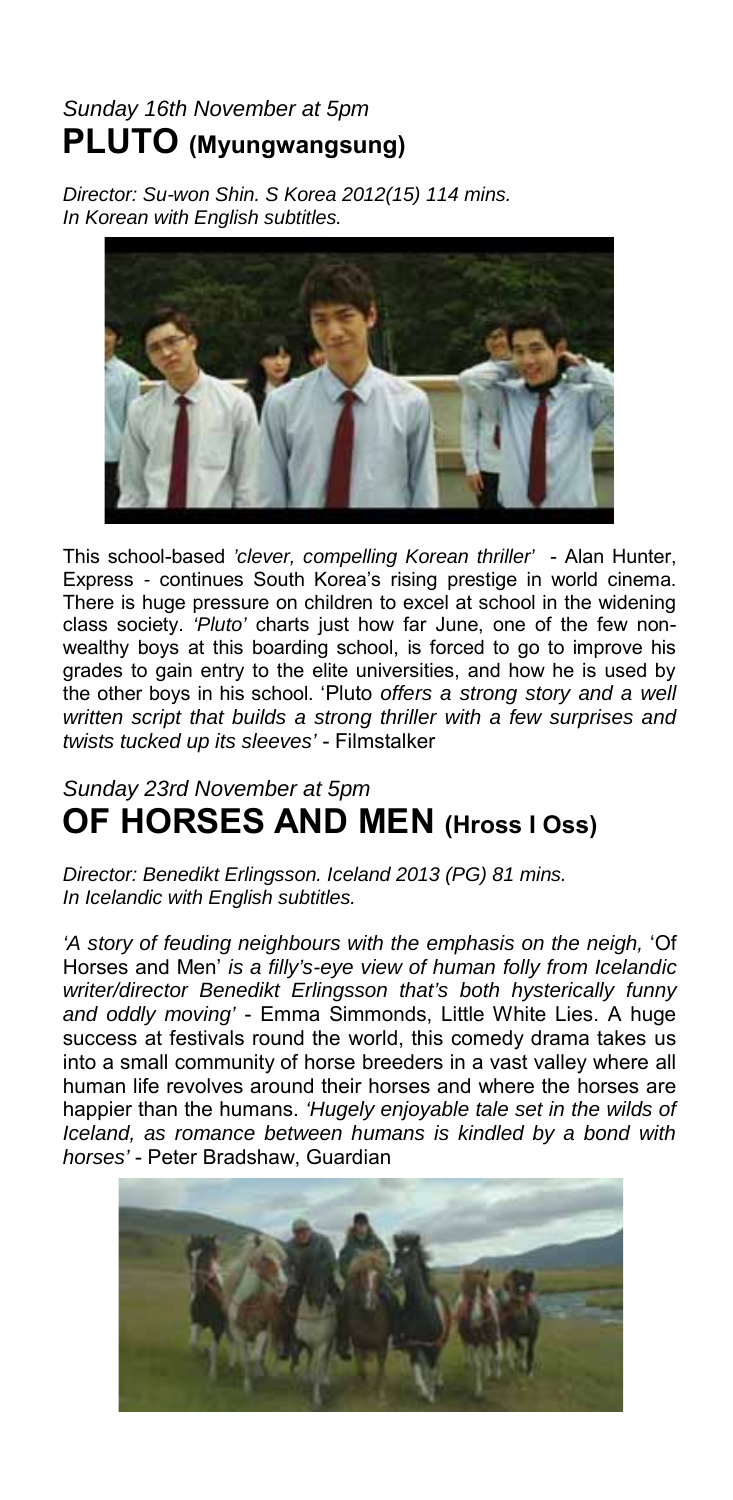### *Sunday 30th November at 5pm*  **MISS VIOLENCE**

*Director: Alexandros Avranas. Greece 2013 (18) 98 mins. In Greek with English subtitles* 



'*Miss Violence'* begins with a seemingly happy family occasion; a party to celebrate Angeliki's 11th birthday. At some point during the party, for no apparent reason, Angeliki jumps to her death from the balcony of her family apartment. Why?

The family tries to say it was an accident, but as the film follows the back story, we realise there is much wrong in this dysfunctional family, centred on the father. It is only near the end of the film that we find out what made her jump, by which time we have been taken into the darker side of both this family and Greek society in general.

It is not always easy to find reviews of foreign films, but this one has been reviewed by most of the leading critics; nearly all of them can't resist comparing director Alaxandros Avranas to Michael Haneke (*'White Ribbon', 'Amour'*) so do not expect an easy ride here. Instead expect an observer's view of some uncomfortable scenes. Like *'Amour'*, most of the film is set in and around the family home.

*'A tale of abuse and denial set in a claustrophobic Athens apartment shows real technique but tips into the bizarre' -* Peter Bradshaw, Guardian.

Avranas is part of the Greek 'new wave', along with the like of Yorgos Lanthimos (*'Dogtooth'*) and Athina Rachel Tsangari (*'Attenberg'),* films we haven't shown. This is his second film which has won several awards and been the darling of the Venice Film Festival.

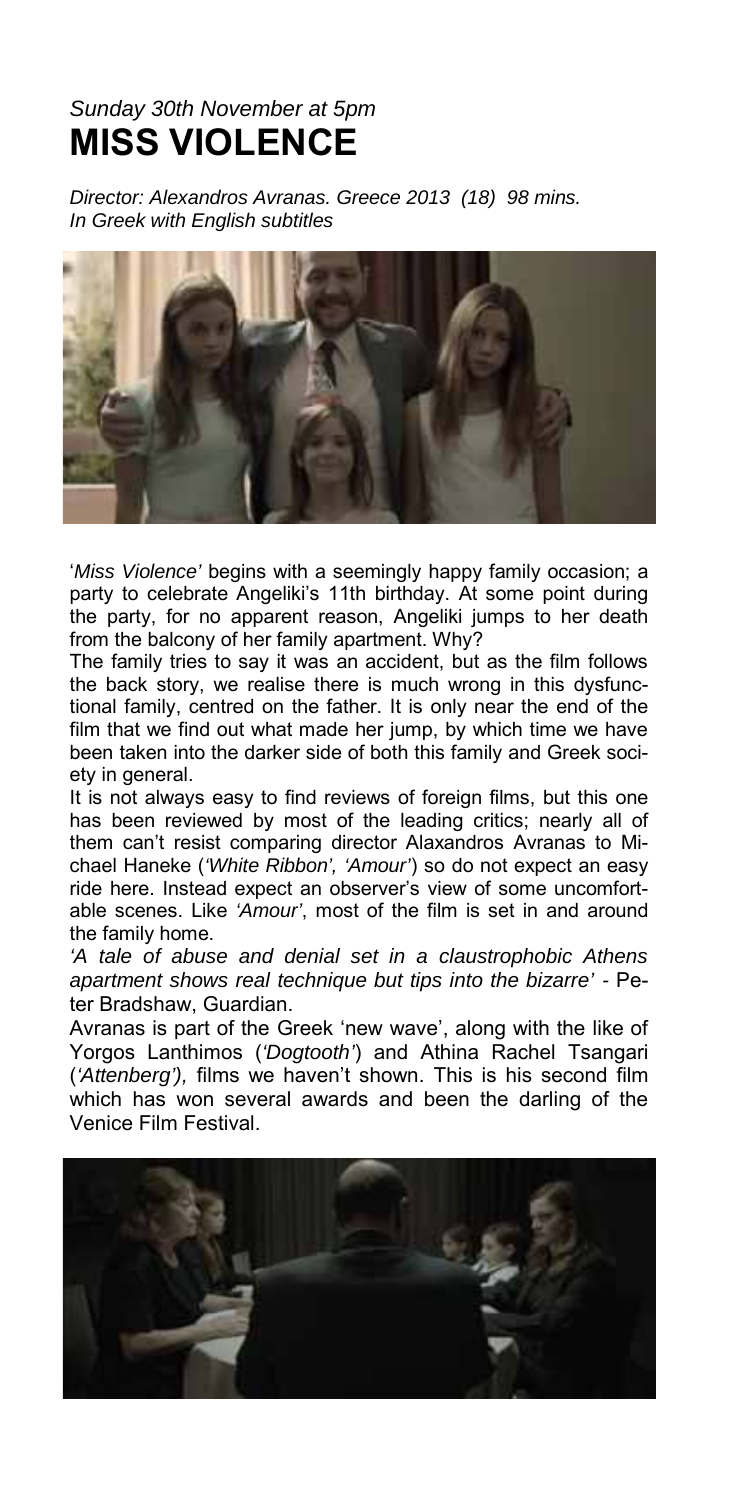### *Sunday 7th December at 5pm*  **DALLAS BUYERS CLUB**

*Director:* Jean-Marc Vallée. *USA 2013 (15) 117 mins.* 

And so we come to the 2nd of our 'Oops! We missed this last season' films. A film that won 3 Oscars, and much acclaim, we just had to have '*Dallas Buyers Club'* in Keswick.

The film is about the real-life Ron Woodruff; you will not like him, nor are you supposed to. In the early 80s, good ole boy Ron was making hay while the sun shone on his life, by day *'a trailer-trash electrician*…', by night a rodeo loving *'...sex-anddrugs hedonist and homophobic-racist outlaw' -* Anton Bitel, Film 4.

In 1986 he is told he has AIDS and is given 30 days to live. Not believing that a heterosexual guy could catch 'the homo disease', he refuses to accept his death sentence and goes out to find a cure on his own.

This is not the normal AIDS film, based around loving gay relationships. Ron continues to hate the state, and continues to hate gays, but what he achieves ends up saving the lives of many of them.

The film has had much press due to the impressive performances of two of its stars; Matthew McConaughey plays Ron, losing 38 pounds to make himself look authentic. Jared Leto plays Rayon, the transgender woman who becomes his friend. Among the 69 awards the film won, these two both won Oscars - for best actor and best supporting actor - for their roles; *'...what McConaughey does here is transformative. Damn, he's good. Ron lived for nearly seven years after his death sentence. McConaughey makes sure we feel his tenacity and triumphs in the treatment of AIDS. His explosive, unerring portrayal defines what makes an actor great; blazing commitment to a character and the range to make every nuance felt'. 'Leto gives an award-caliber performance of uncanny skill. He makes sure Rayon never loses her caustic wit and touchingly beleaguered grace. Leto is flat-out perfect.'* - Peter Travers, Rolling Stone.



An acting treat awaits us.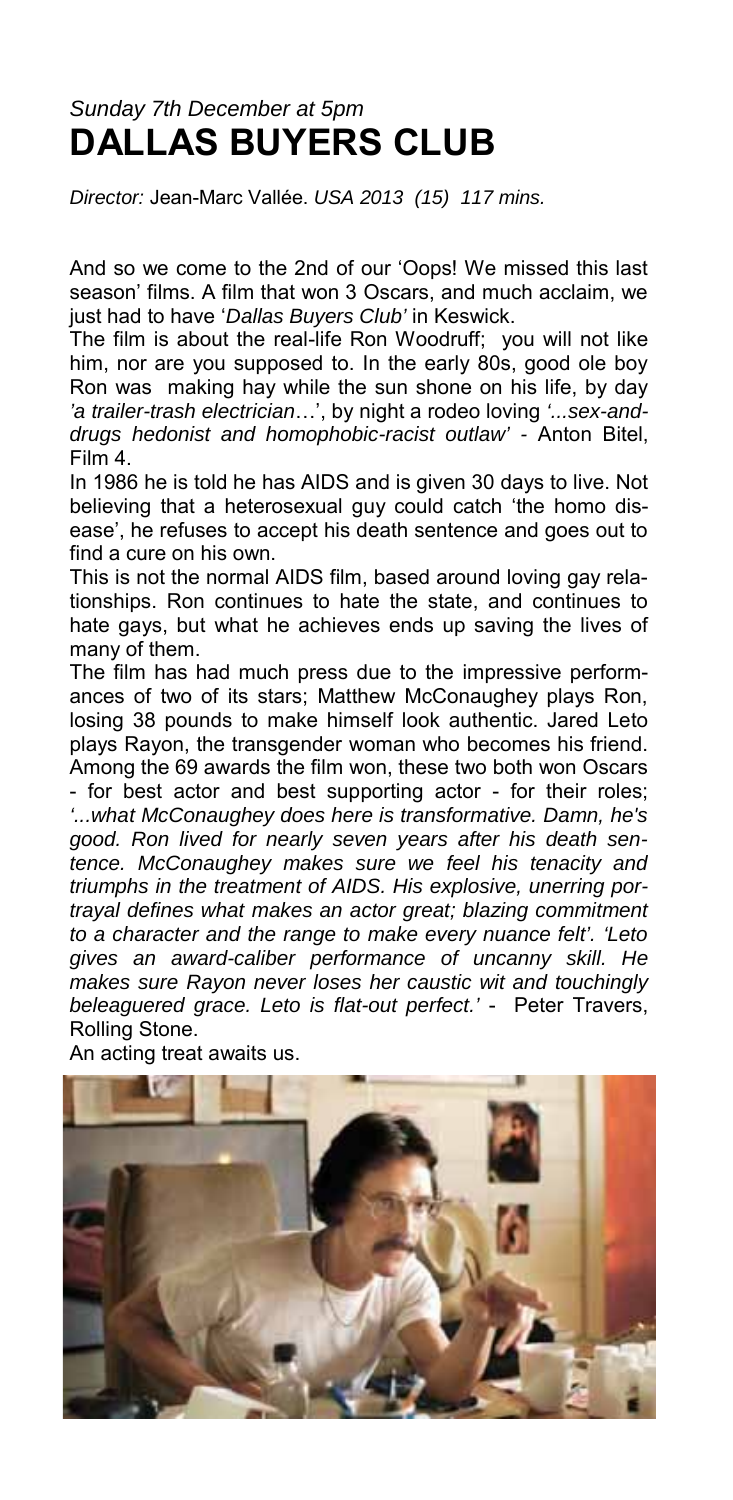#### *Sunday 14th December at 5pm*  **IDA**

*Director: Pawel Pawlikowski. Poland 2013 (PG) 80 mins. In Polish with English subtitles.* 



A young novice nun is about to take her vows when she is told to seek out her Aunt before deciding. What her aunt tells her puts her on the road to discovering a past she never knew she had…

UK based Polish director Pawlikowski (*'My Summer of Love', 'Last Resort'*) returns to Poland to make this film to great acclaim, including Best Film at the London Film Festival.

#### *Sunday 21st December at 5pm*  **UNFORGIVEN (Yurusarezaru Mono)**

*Director: Sang-il Lee. Japan 2013 (15) 135 mins. In Japanese with English subtitles.* 



Almost since Hollywood started making Westerns they have borrowed and remade Japanese classic Samurai films - Kurosawa's '*Seven Samurai'* becoming *'The Magnificent Seven'* for instance. It is very appropriate, then, that there is a Japanese Samurai remake of one of the finest Hollywood Westerns - Clint Eastwood's late classic '*Unforgiven'* being given the Samurai treatment here.

The story is the same; Ken Watanabe plays Jubei who has gone into hiding after the close of the Shogun era, but comes out for the reward offered by a group of prostitutes. '*But the plot is just a framework on which director Lee Sang-il and his scriptwriters hang many fascinating ideas: about the country's treatment of its indigenous Ainu people, about the shift from feudalism to 'freedom', and of course – as with any great western – about the rules and ramifications of violence. Unexpectedly brilliant' - Tom Huddleston, Time Out.*